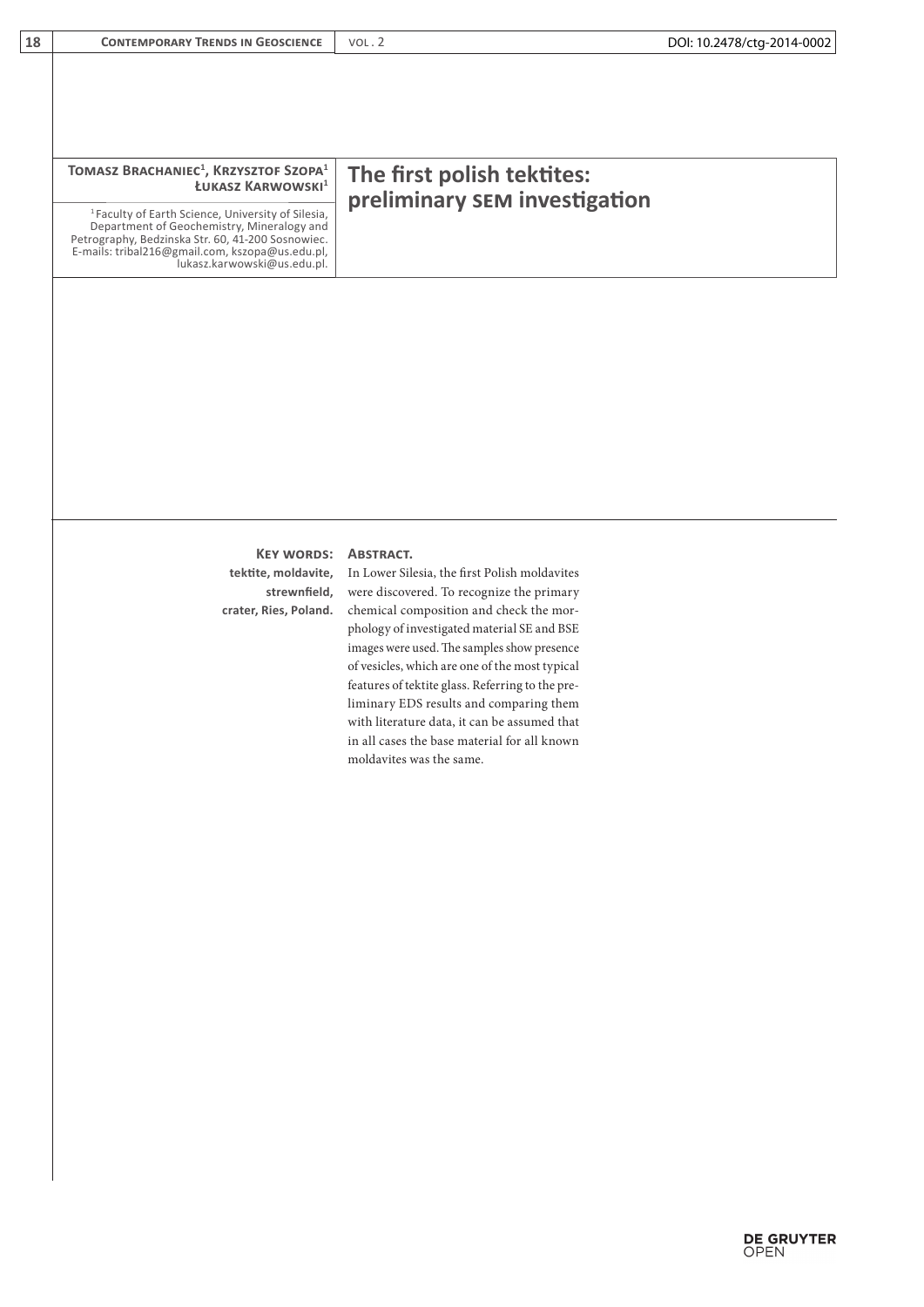## **Introduction**

The production of impact melt rocks and glasses is a diagnostic feature for impact identification. Their presence, distribution, and mineralogical characteristics have provided valuable information on the cratering process (e.g. Dence 1971; Grieve et al. 1977; Grieve & Cintala 1992). A wide variety of impact melt products may be found within and around impact craters: 1) crystalline melt bodies in the impact structure; 2) glassy clasts in meltbearing breccias or suevites, within and outside the structure; 3) injection dykes in the crater floor and walls; 4) distal ejecta (e.g. tektites). The majority of these lithologies represents whole rock melts formed during the shock-induced melting of target rocks in a zone beneath the impact point (Osinski 2003). Impact melt glass may resemble volcanic glass in appearance; however, several properties can be used to distinguish the two: 1) chemical compositions of impact glasses typically match individual lithologies or mixtures of different rock types present in the target sequence (e.g. Dence 1971; Grieve 1975; Grieve et al. 1977); 2) the widespread presence of lechatelierite in impact glasses indicates temperatures far above those of

**Material & Methods** Two pieces of moldavites were used for further studies. The first piece of the tektites has 0.027 g (Fig. 1A) and the second 0.1651 g (Fig. 1B). In transmitted light, tektites show a light green color. The present-day shape of the tektites is not only the result of their formation caused by impact, but depends on secondary processes as e.g. weathering, transport, etc. Therefore, Baker (1963) divided the evolution of shapes into three stages. First of all, the separate bodies of tektites were formed and cooled. In the second, so-called ablation phase, the shapes were changed by melting of front solid parts during the flight of tektites

normal igneous processes (>1713°C; Stöffler 1984) and 3) abundant inclusions of shocked mineral and lithic fragments are present in impact glasses (e.g. Engelhardt 1972; Grieve et al. 1977).

Impact glasses from the Ries impact structure have been the subject of many investigations over the last several decades (e.g. Engelhardt 1967, 1972; Engelhardt et al. 1995; See et al. 1998; Vennemann et al. 2001). Nowadays, only four tektite strewnfields are recognised (Koeberl 2007 and references therein): Central European, North American, Australasian as well as Ivory Coast. The source structure of the first one impact is crater Ries located in German, which was dating c.a. 15 Ma. Results of Stöffler et al. (2002) investigation (see also Artemieva 2002) presents a pattern

of moldavite strewnfield in Central Europe. Based on experimental studies simulation of the impact Stöffler suggested, that moldavites may be find up to about 525 km from the crater, but this was not confirmed until the Polish discovery of moldvires in late Miocene sediment, Lower Silesia.

through the atmosphere. This phase, however, did not take place in most of the tektites. In the third phase, after falling on Earth's surface, various geological processes finished the morphology of the tektites (see discussion: Trnka & Houzar 2002). Morphology and preliminary chemical composition of the Polish moldavies was checked by using scanning electron microscope Philips XL30 ESEM/TMP equipped with EDS (EDAX type Sapphire) detector at the Faculty of Earth Sciences, University of Silesia.

**SEM investigation** The SEM study shows that surface of tektites, especially the bigger one is corroded. The corrosion is an effect of interaction of the tektite with water and humic substances in the soil (Koeberl et al. 1988). The samples show abundant vesicles varying in size from less than 10 µm up to 200 µm (Fig. 1C - F). Most of the vesicles are elongated. Occurrence of vesicles is one of the most

typical features for tektite glass. Most authors considered the formation of bubbles

as a result of internal gas pressure during tektite cooling in environment where the external pressure was very low (e.g. Suess 1951; Chao 1963). In fact, several mechanisms of bubble formation may have been involved. As a result of this, even a single tektite sample may contain several populations of bubbles formed by different mechanisms and containing gases of different compositions and pressures (Jessberger & Gentner 1972; see discussion at Zak et al. 2012).

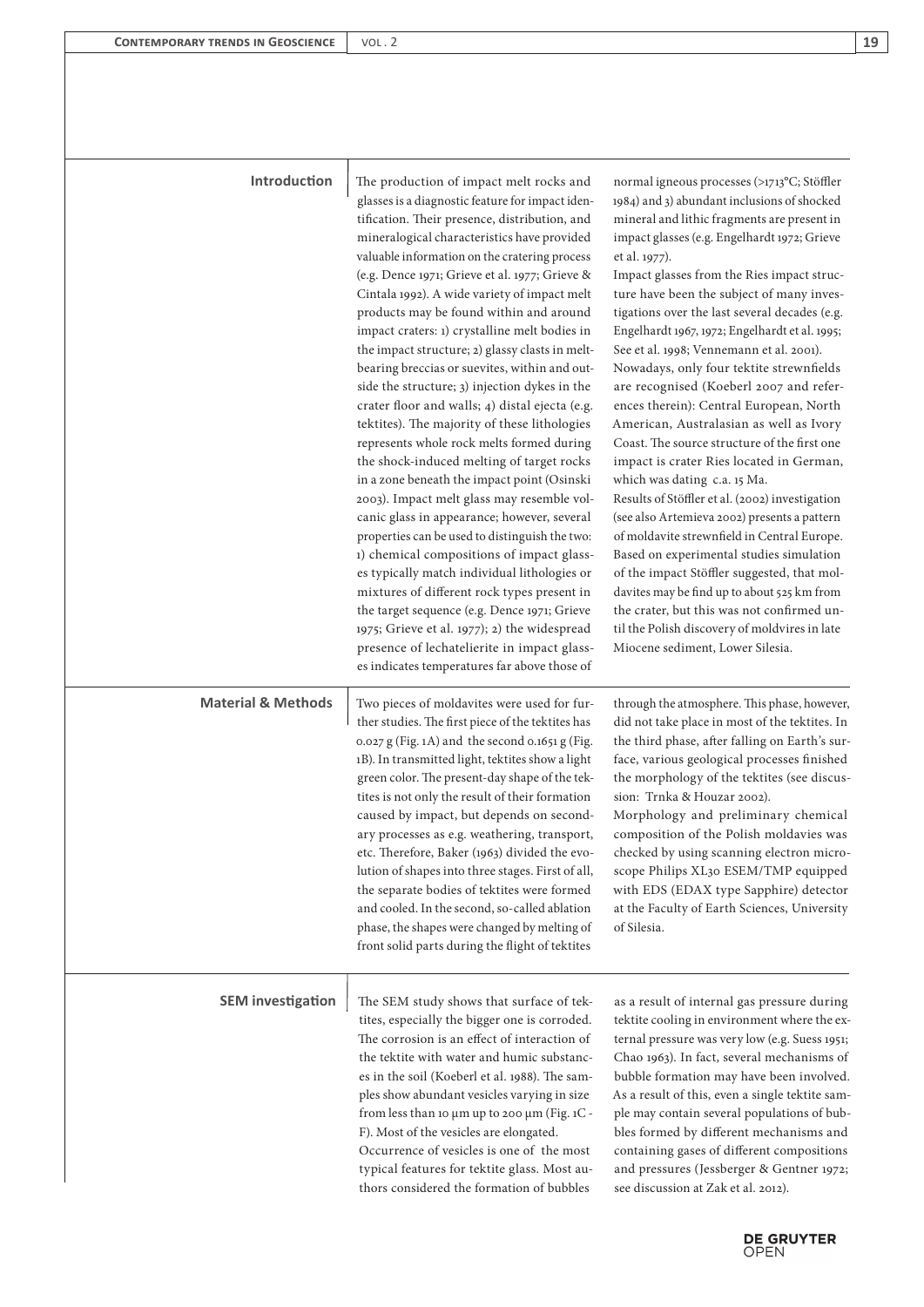

*Fig.1. Polish moldavites. A, B) Macroscopic images of studied tektites; C, D, E) The surface of studied moldavites with visible vesicles; F) Lechatelierite inclusions in polish thin section with two types of vesicles: v1 – "empty" vesicles, v2 – vesicles fill in epoxy.* 

The chemistry of moldavites, like all tektites and impact glasses, was therefore interpreted as a result of melting and incomplete mixing of several components (Magna et al. 2011). The moldavites form the most acidic group of tektites, with SiO2 contents about 80 wt% (Trnka & Houzar 2002).

EDS analysis shows that Polish moldavites have relatively high and low content of Sio2 and Fe, respectively (Fig. 2A). As it was documented by numerous papers (e.g. Engelhardt et al. 2005) despite the close similarity of the chemical composition in terms of the major element contents (Si, Al., Fe, Mg, Ca) of moldavites from different substrewnfields, there are some significant differences in trace element contents, which bind to different source rocks (see discussion at Randa et al. 2008). Substrewnfields are partial areas, that represent a combination of the original distribution in the strewnfield and the subsequent removal and redistribution of moldavites by fluvial erosion and transport. Rare finds of moldavites beyond the limits of the major substrewn- fields represent either samples transported by surface fluvial processes over a long distance or very small remains of other original substrewnfields

(Trnka & Houzar 2002; Zak 2009). According to Randa et al. (2008) similar contents of Mg and Ca are evidence of a carbonate origin of source rocks. The low content of this elements may also be evidence of signature of the ash component. High content of Al was no doubt dominated by the clay component (Randa et al. 2008). It can be preliminary sugessted that carbonates with lenses of clay and small amount of ash were source rocks of Polish moldavites.

Lechatelierite is present in all samples and occurs mostly in irregular and elongated inclusions (Fig. 1F). The structure of the lechatelierite in the moldavite glass is an idicator for rapid and irregular glass flow during an early formation stage (Koeberl et al. 1988). Other mineral inclusions are lack in the samples. The amount of lechatelierite depends on the temperature conditions of origin. Higher temperature caused a lower abundance of lechatelierite in Czech and German moldavites (Barnes 1969; Konta 1971a; Lange 1995). Lechatelierite in moldavites is represented by very pure silica (Fig. 2B). Chemical analyses show SiO2 contents of above 99 wt.% (Knobloch 1997).



University Press, 1-24.

that the strewnfield in Central Europe is not confined to the Czech Republic, Austria and Germany but extends further to north-east than previous assumed (Stöffler et al. 2002). EDS analysis of Polish moldavites compared to literature shows a close similarity with other moldavites. This clearly confirm their impact origin. Pre-estimated source rocks of Polish moldavites may have been carbonates with clay minerals. The main aims of further studies are description of moldavite distribution in south-west Poland and chemical as well as isotopic characterization of the new tektites.

Barnes, V.E. (1969) Petrology of moldavites, Geochim. Cosmochim. Acta, 33, 1121-1134. Chao, E.C.T. (1963) The petrographic and chemical characteristics of tektites, In: J.A.O'Keefe (ed.) Tektites, University Press,

Dence, M.R. (1971) Impact melts, Journal of Geophysical Research, 76, 5552-5565.

**DE GRUYTER**<br>OPEN